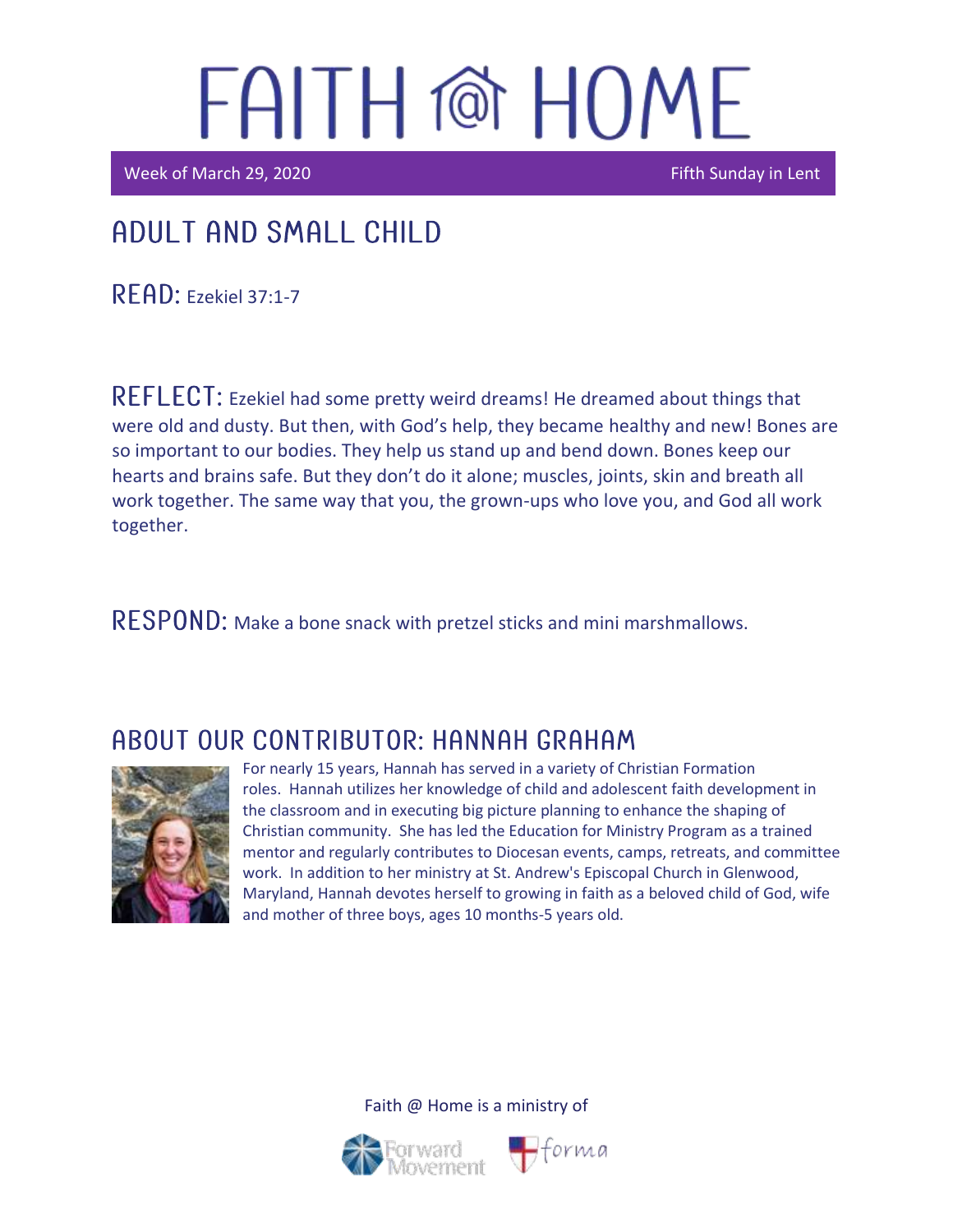Week of March 29, 2020 **Fifth Sunday in Lent** 

## Adult and elementary

 $READ:$  John 11:1-45

REFLECT: Have you ever known someone who has moved away? A friend from school or a neighbor? A family member? After a while, your heart probably hoped and dreamed for them to come back for a visit, and at some point, they probably did-- for holidays, weekends, special occasions, or just because they love you and miss you.

But, have you ever known someone who died? At some point everyone will because all people live and die. Your heart will hope and dream for them to come back to visit, too. When they don't, this can make you sad, or mad, or even confused. There are lots of stories in the Bible about death and the sad and mad and confusing feelings that you and others may have felt. But there is more to the stories. In two weeks, on Easter, churches tell of how Jesus died but did not stay dead. Through this story, God promises that dying is not the end of God's story. Sadness and madness and confusion are not the end of God's story. God promises that one day the hopes and dreams of your heart will come true; that everyone you love will be together as God finishes telling all of you the story of God's love for you.

RESPOND: As a family, remember loved ones who have died. What did you love about them? What were some of your most joyful memories of them? What do you miss most about them? If any of you are struggling with the sad, mad, and confusing feelings, this might be a good time to share and listen. Pray together that God cares for them and for you until you are brought back together as God promises.

### ABOUT OUR CONTRIBUTOR: PATRICK KANGRGA



Originally from Arkansas, Patrick Christopher Kangrga began in ministry by serving two years as a member of the Episcopal Service Corps in Maryland and in Massachusetts. After this he began a lay-professional journey with positions at parish and diocesan levels in New York and New Jersey. Most recently he has served as the Associate for Youth Ministries at Trinity Church in Menlo Park, California. He has primarily served youth with a short stint into ministry with children.

Faith @ Home is a ministry of

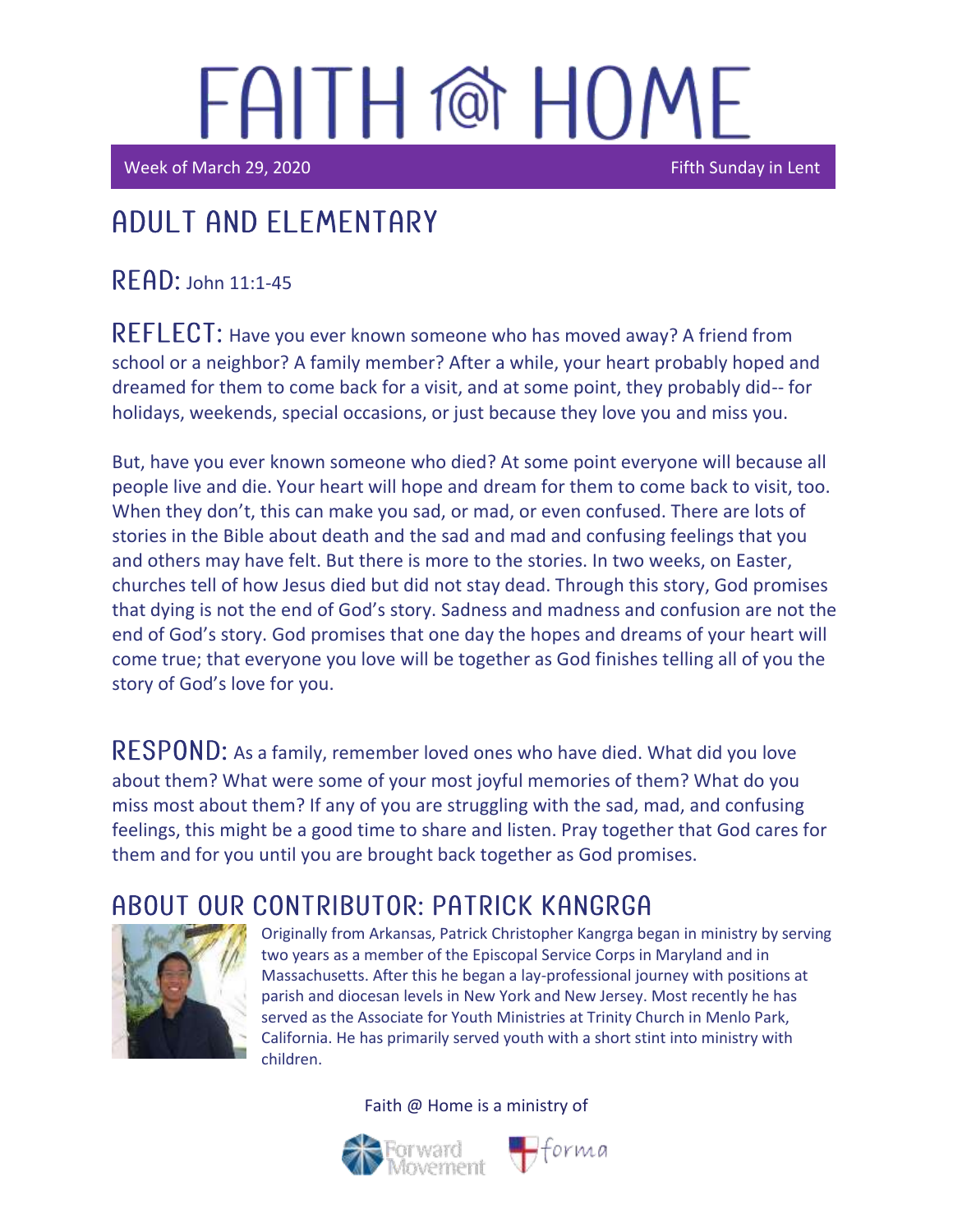Week of March 29, 2020 **Fifth Sunday in Lent** 

## Adult and youth

 $R$  $F$  $AD:$  John 11:1-45

REFLECT: The raising of Lazarus from the dead is the final miracle Jesus performed before his trial and crucifixion. In this reading, a grieving Mary and Martha accompany Jesus to the tomb of Lazarus where Jesus, after the stone is rolled away, calls for Lazarus to emerge. Lazarus comes out of the tomb, still wrapped in the traditional cloth from burial around his hands, feet, and head. Lazarus is often remembered best from this story, but it is Mary and Martha who are really the central figures. It is their faith in Jesus as the Son of God who is 'resurrection and life' that allows them to see the glory of God revealed in the resurrection of Lazarus.

Jesus proclaims to Martha, "I am the resurrection and the life. Those who believe in me, even though they die, will live, and everyone who lives and believes in me will never die" (John 11:25-26, NRSV). In the Episcopal liturgy for the Burial of the Dead, these words are the first spoken. They remind us that, even in death our faith cannot be broken, and we continue to live through Christ. As we begin to near Holy Week and the conclusion of Lent, we are reminded of Jesus' words to Martha and Mary apply to all of us, "Did I not tell you that if you believed, you would see the glory of God?" (John 11:40, NRSV).

RESPOND: It must have taken a lot of strength for Mary and Martha to go with Jesus to the tomb of their brother – to believe that faith was stronger than death. And yet, it was their faith that allowed them to witness a miracle. Jot down your answers to these questions in a journal: Where have you witnessed miracles in your own life? What does a faith strong enough to see the glory of God require of us? What does a world where we see the glory of God look like?

### ABOUT OUR CONTRIBUTOR: KATE HUSTON



Kate Huston serves as the Director of Young and Young Adults and the Program Director for the IONA School of Formation in the Diocese of Oklahoma. Kate has worked in formation ministry for over 15 years and currently serves on the Forma Council. Before moving into full-time formation ministry, Kate had a faculty position in Political Science and continues to teach courses as an adjunct professor. Kate has a daughter, Brigid (6), and they love to read, watch the Great British Baking Show, and walk their 90-pound furball, Sully the Great Pyrenees.

Faith @ Home is a ministry of